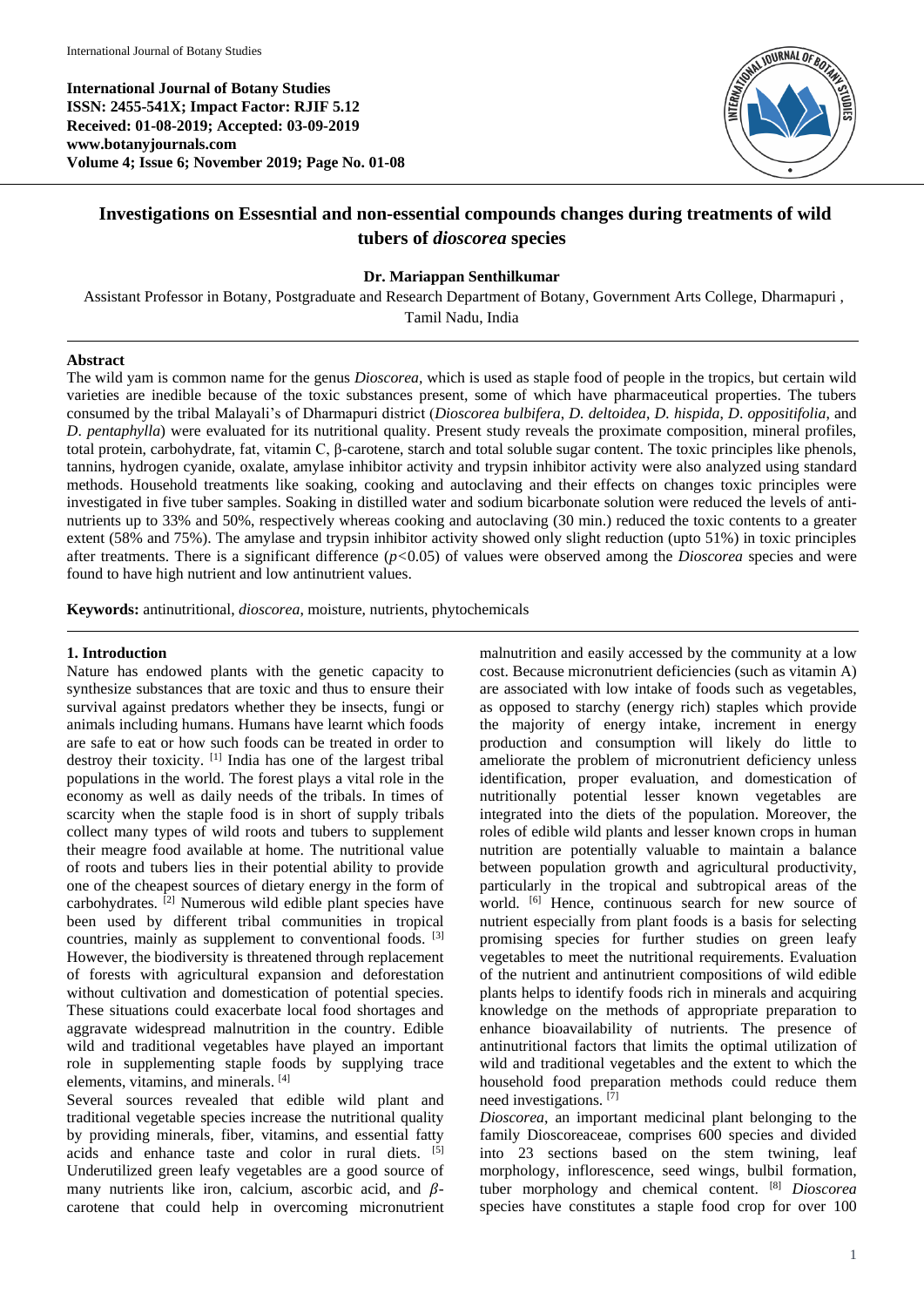million people in Africa, Latin America, and Asia. Modern researchers have showed that yam extracts can reduce blood sugar  $[9]$  and inhibit microbe activity.  $[10]$  Yam also has pharmaceutical usage as they contain a steroid sapogenin compound called diosgenin, which can be extracted and used as a base for drugs such as cortisone and hormonal drugs. Yams are also known to contain some antinutritional components that may have adverse effects on human nutrition [11] despite their high nutritional values. Most yam tubers are acrid and they are associated with irritation and inflammation of the buccal cavity and throat; consumption can result in gastrointestinal disturbances, vomiting, and diarrhea especially when large amounts are ingested into the human body. These are mainly tannins, phenols, and phytic acid. However, bitter principles may be polyphenols or tannin-like compounds [12] while phytic acid (inositol hexaphosphate) is an organic acid found in plant materials which combines with some essential elements such as iron, calcium, zinc and phosphorus to form insoluble salts called phytate which is not absorbed by the body thereby reducing the bioavailability of these elements.

Hou *et al*. [13] have reported that dioscorin from *D. batatas* reacted with antibody raised against trypsin inhibitor from sweet potato tubers, although the two proteins have no known sequence homology, and showed that dioscorins from *D. batatas*, *D. alata*, *D. pseudojaponica* and showed low activity as trypsin inhibitors. Diosgenin is the most abundant sapogenin and the main component used for chemical or microbial conversion.  $[14]$  About 70% of that production was based on diosgenin as the initial raw material, about 19% used the diosgenin epimers. [15] So, considering all the above facts the study is to understand the nutritional and antinutritional composition of five *Dioscorea* species were collected and analysed.

## **2. Material and Methods**

Five samples of wild yam tubers (*Dioscorea bulbifera* L., *Dioscorea deltoidea* wall. Ex Griseb., *Dioscorea hispida* Dennst., *Dioscorea oppositifolia* L., and *Dioscorea pentaphylla* L.) grown in sandy red soil consumed by the tribal Malayali's were collected using multistage sampling technique in three consecutive rainy seasons during August and January from Vathal hills, Dharmapuri district, Tamil Nadu. Moisture content was determined by drying the samples in an oven at 80°C for 24 hrs and was expressed on a percentage basis. The samples were powdered in Willey mill 60 mesh size and stored in screw cap bottles at room temperature for further analysis. Nitrogen content was estimated by the micro-kjeldhal method  $[16]$  and crude protein was calculated (N x 6.25).

The contents of crude lipid, crude fibre and ash were estimated by AOAC<sup>[17]</sup> methods. Nitrogen free extract was obtained by difference method by subtracting the sum of the protein, fat, ash and fibre form the total dry matter. [18] The energy value of the corm was estimated (KJ) by multiplying the percentages of crude protein, crude lipid and NFE by the factors 16.7, 37.7 and 16.7 respectively. From the triple acid digested sample, sodium, potassium, calcium, magnesium, iron, copper, zinc and manganese were analysed using an atomic absorption spectrophotometer. Phosphorus was estimated colorimetrically. <sup>[19]</sup> The total soluble protein of the extract was estimated by the method of Lowry *et al*. [20] . The total starch and sugar content were determined by the titrimetric method of Moorthy and Padmaja<sup>[21]</sup>. The antinutritional factors, total free phenolics, [22] tannins, hydrogen cyanide;  $^{[23]}$  total oxalate  $^{[24]}$ ; trypsin inhibitor activity  $^{[25]}$ and amylase inhibitor activity. [26]

**2.1 Proximate analysis of nutrient and antinutrient:**  Spectrophotometrically (UV/VIS Spectrophotometer, Model-Optizen POP, Korea) determination Sadasivam and Manickam, <sup>[27]</sup> method for carbohydrate, starch and total soluble sugar using anthrone reagent at wavelength 630 nm, protein content using Folin-Ciocalteau reagent at wavelength 660 nm, β-carotene content at wavelength 452 nm, total phenol content using Folin-Ciocalteau reagent at wavelength 650 nm and tannin content using Folin-Denis reagent at wavelength 700 nm. Estimation of fat is done by using organic solvents and quantification by gravimetric method. <sup>[28]</sup> Ascorbic acid was determined by the titration method using 2, 6 dichlorophenol indophenol solution as described by Sadasivam and Manickam <sup>[29]</sup>. Trypsin inhibitor using casein reagent at wavelength 660 nm. The subsequent analysis for oxalate content was made following the methods of AOAC<sup>[30]</sup>. Holloway *et al.* <sup>[31]</sup> reported that the water extraction gave soluble oxalates, and extraction with acid gave total oxalates. The difference between them equated the amount of calcium oxalate.

#### **2.2 Processing methods**

All the five samples were subjected to treatments like soaking, cooking and autoclaving in three replications.

#### **2.3 Soaking**

The peeled yam tubers were chipped using hand operated chipping machine (1-3cm) and soaked in distilled water and  $0.02\%$  (w/v Sodium bicarbonate (NaHCO<sub>3</sub>) solution (pH) 8.6) for 3, 6, 9 and 12 hours in the ratio of 1:10 (w/v). The water was drained off and the samples were dried at 55°C.

## **2.4 Cooking**

Separate batches of the samples were cooked in distilled water (100 $^{\circ}$ C) in the ratio of 1:10 (w/v) for 10, 20 and 30 minutes. The cooked samples were rinsed and dried.

## **2.5 Autoclaving**

The samples were autoclaved at 15lbs. pressure (121°C) in distilled water (1:10 w/v) for 5, 10, and 15 min. The samples were rinsed with distilled water and dried at 55°C.

## **2.6. Statistical analysis**

Data were analysed using the statistical analysis system SPSS (SPSS Software for windows release 10.0; SPSS Inc., Chicago, IL, USA). Analysis of variance and mean separations were calculated by the general linear model procedures.

#### **3. Results and Discussion**

Proximate composition of the nutritional and antinutritional composition of the five species of *Dioscorea* tubers were extensively studied and recorded their values in Table 1. Among the five species the moisture content and dry matter content were estimated initially they varies significantly each species. *Dioscorea bulbifera* recorded highest moisture 93.3% and correspondingly lowest dry matter 25.5% followed by in *D. pentaphylla* 91.1%, 27.6%; *D. oppositifolia* 88.5%, 29.4%; *D. deltoidea* 87.7%, 32.1% of moisture content and dry matter, respectively. While *D.*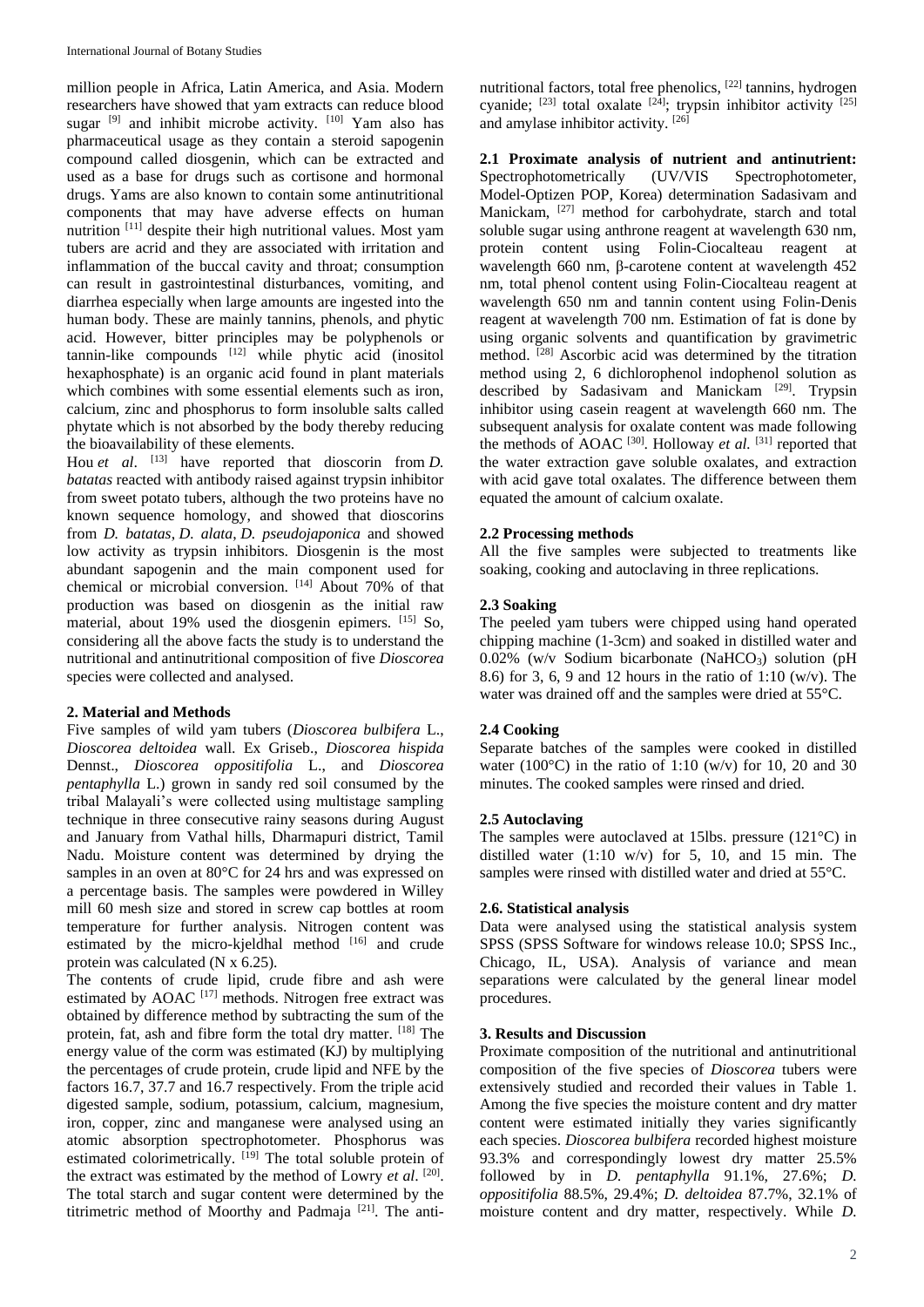*hispida* showed the lowest moisture and highest dry matter content of 86.2% and 33.2%, respectively. The values recorded were almost similar to the findings of Shajeela *et al*. [32]; Kouakou *et al*. [33]. Overall, *Dioscorea bulbifera* had higher moisture content than *Dioscorea hispida*, while in dry matter, *Dioscorea hispida* were greater than *Dioscorea bulbifera*. These findings were in agreement with the work of Polycarp *et al*. [34]. The dry matter portion of tubers was mostly composed of carbohydrates, which exist primarily in the form of starch and sugars.  $[35]$  The proximate composition reveals that the crude protein, crude lipid, crude fibre, ash and NFE content were found to be higher when compared with the earlier reports. [36, 37]

Carbohydrate content was recorded highest in the tubers of *Dioscorea hispida* (81.6%), followed by *D. oppositifolia*  (78.2%), *D. deltoidea* (73.2%), *D. pentaphylla* (72.4%). The least amount in *D. bulbifera* (70.1%) which was in agreement with the report of  $FAO$ <sup>[38]</sup> which showed high carbohydrate content of *Dioscorea* tubers ranging from 83- 87%. Ezeocha et al., <sup>[39]</sup> who worked on water yam reported carbohydrate content of 76.57% and Polycarp *et al.* [34] who worked on Ghanaian yam also reported high carbohydrate content ranging from 77-87.3%. Comparing at the species level, the carbohydrate content of *Dioscorea hispida* was found greater than *Dioscorea bulbifera* which correlates the findings of Frank and Kingsley [40]. The total carbohydrate consists of sugars, dextrins, starches, pectins, hemicelluloses, celluloses, and lignin. The carbohydrate constitutes the major component of yam tubers. [41] Nutritionally root crops are rich in carbohydrates especially the starches and sugars. Starches are made up of amylase, a straight chain glucose polymer which usually constitutes about 10 to 30 % of the total, and amylopectin.  $[42]$ 

Starch and total sugar contents were highest in *Dioscorea oppositifolia* (64.28, 5.48 g/100g) followed by *D. pentaphylla* (61.24, 3.27 g/100g), *D. hispida* (60.21, 3.28 g/100g) and *D. deltoidea* (56.26, 3.02 g/100g), respectively. The least contents were observed in *Dioscorea bulbifera*   $(44.23, 2.75 \text{ g}/100 \text{g})$ . The values recorded were in agreement with the findings of Alamu *et al.* [43]. Crude protein and soluble protein content were observed in maximum level (14.15%, 2.18%) in *D. bulbifera* followed by (13.64%, 1.65%) in *D. oppositifolia*, (11.20%, 1.22%) in *D. hispida* (10.28%, 1.18%) in *D. deltoidea* and minimum level of (5.54%, 1.13%) in *D. pentaphylla*. Our result findings such as crude protein and soluble protein content which correlates with the findings of Knoth [44] where the protein content was 1.1-2.8% for *Dioscorea alata* and 1.1- 2% for *Dioscorea rotundata*, [41] who reported yam protein ranging from 1.4-3.5%. Compared the five species under this study *D. bulbifera* showed greater protein level than other species which agrees with the report of Polycarp *et al*. [34]. The protein content of yams from available literature also showed considerable variation among species, a finding which has been attributed to factors such as climate, cultural practices, maturity at harvest and the length of storage time. [51] *Dioscorea* tubers are rich sources of carbohydrate and protein. The protein content is rather low, ranging from 1- 2% of the fresh weight. [45]

Crude lipid content was highest in *Dioscorea bulbifera*  (7.10 g/100g) and lowest in *D. deltoidea* (2.15 g/100g). Low-fat content  $(\leq 0)$  was quite reasonable as all root crops contain very low lipid. [46] Crude fibre content was varied in each species form that *Dioscorea oppositifolia* shoved

maximum amount of crude fibre (8.47 g/100g) content followed by *D. hispida* (7.48 g/100g), *D. pentaphylla* (7.13 g/100g) and *D. deltoidea* (6.56 g/100g). The minimum amount of crude fibre content was recorded in *D. bulbifera* (3.69 g/100g). Higher amount of ash content was in tubers of *D. hispida* (8.47 g/100g) followed by *D. deltoidea* (6.15 g/100g), *D. oppositifolia* (6.08 g/100g) and *D. bulbifera* (2.85 g/100g). Lower amount of ash content was observed in *D. pentaphylla* (2.63 g/100g). Nitrogen and gross energy content were estimated, among the five species *Dioscorea pentaphylla* (80.11 g/100g, 1734.50 KJ.100-1 DM) showed the higher values followed by *D. hispida* (72.31 g/100g, 1590.35 KJ.100-1 DM), *D. deltoidea* (71.21 g/100g, 1564.68 KJ.100-1 DM) and *D. bulbifera* (68.34 g/100g, 1490.55  $KJ.100<sup>-1</sup>$  DM), respectively. The lower values of nitrogen and gross energy was observed in *D. oppositifolia* (65.96 g/100g, 1472.35 KJ.100-1 DM) respectively.

Tannin content was highest (85.24 mg/100g) in *Dioscorea bulbifera* followed by (52.21 mg/100g) in *D. deltoidea*, (44.57 mg/100g) in *D. pentaphylla* and (37.81 mg/100g) and least in *D. hispida* (25.61 mg/100g) these results were correlates with the findings of Polycarp *et al.* (2012) were tannin content ranges from 10.75-13.2 mg/100 g for *D. alata*, but lower than the values as reported by Ezeocha and Ojimelukwe  $[47]$  in *D. alata* which is 21 mg/100 g and 41 mg/100 g respectively. Alamu *et al.* [43] has reported the tannin content for *D. rotundata* varieties of Nigeria ranging from 62-118 mg/100g while Shanthakumari *et al.*  $[48]$ reported range between 20 mg/100 g dry matter in *D. rotundata* and 75 mg/100 g dry matter in *D. alata*. Tannins are phenolic compounds and they usually interfere with iron absorption through a complex formation with iron when it is in the gastrointestinal lumen which decreases the bioavailability of iron. Phytates and tannins bind with protein and minerals to form a soluble complex, thereby reducing protein and mineral bioavailability. [49] The level of tannins is found to be lower when compared with the earlier reports of the tubers of *Dioscorea alata*, *D*. *cayenensis*, *D*. *rotundata* and *D*. *esculenta*. The tubers of *D*. *oppositifolia*  contain more trypsin inhibitor activity when compared with earlier reports in the tubers of *Dioscorea dumetorum* and *D*. *rotundata*. [50] Tannins have shown potential antibacterial activity. <sup>[51]</sup> Tannins have also been reported to exert other physiological effects, such as to accelerate blood clotting, reduce blood pressure, decrease the serum lipid level, produce liver necrosis and modulate immune responses. [52] It has been reported that tannins are known to inhibit the activities of digestive enzymes [53] and hence the presence of even a low level of tannin is not desirable from nutritional point of view.

Total oxalate, water soluble oxalate and calcium oxalate contents were recorded maximum (0.96, 0.56 and 0.42 mg/100g) in the tubers of *D. bulbifera* followed by (0.84, 0.52 and 0.32 mg/100g) in *D. deltoidea*, (0.79, 0.50 and 0.29 mg/100g) in *D. hispida* and (0.75, 0.50 and 0.29 mg/100g) in *D. oppositifolia* and minimum was recorded in *D. pentaphylla* (0.71, 0.46 and 0.25 mg/100g), respectively. Sodium content was maximum (112.35 mg/100g) in the tubers of *D. oppositifolia* followed by (83.66 mg/100g) in *D. pentaphylla*, (62.24 mg/100g) in *D. bulbifera* and (52.15 mg/100g) in *D. hispida* and minimum was recorded in *D. deltoidea* (31.12 mg/100g), respectively. Similarly, potassium and calcium content were higher 1645.24 and 561.25 mg/100g in the tubers of *D. hispida* followed by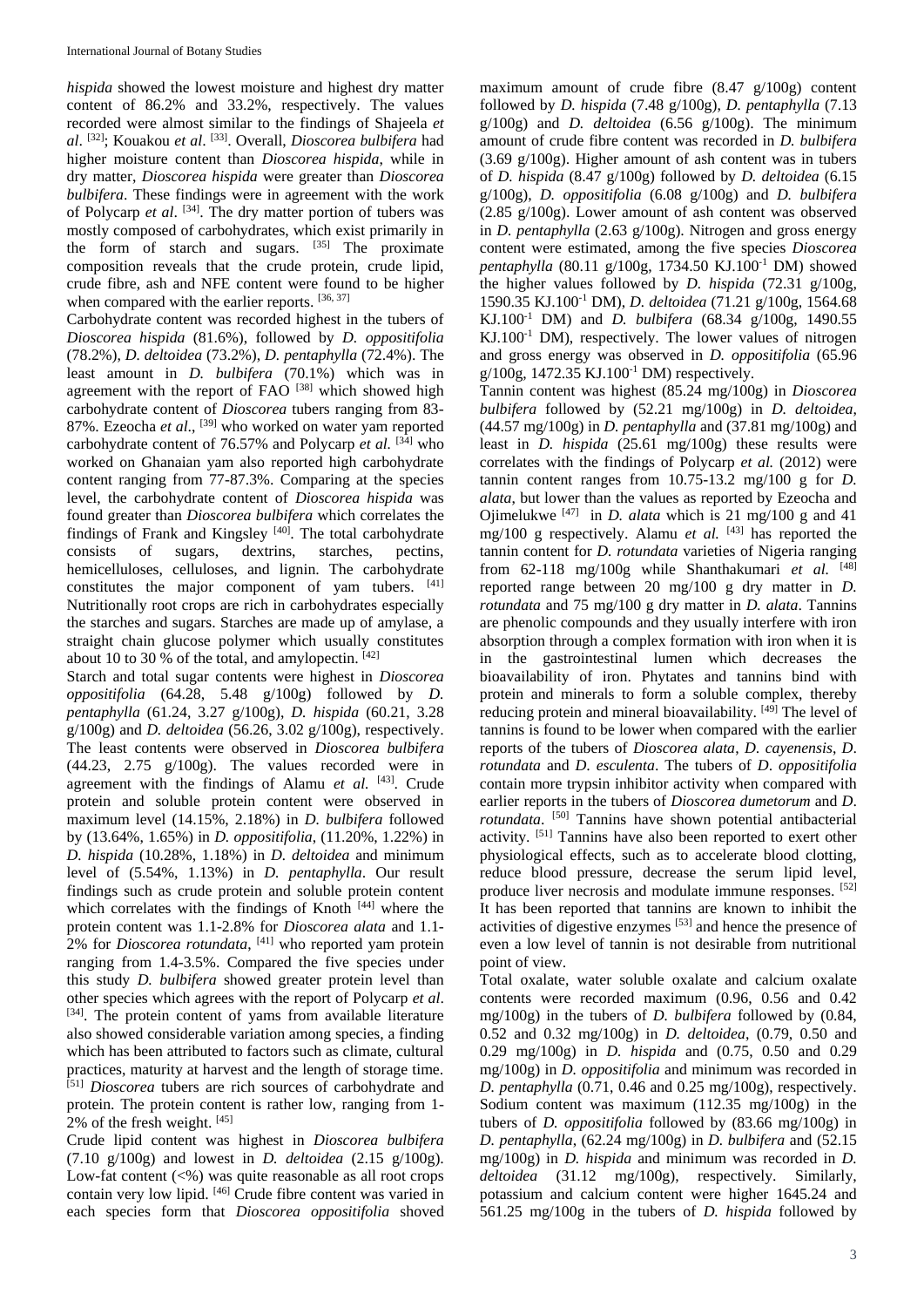(1551.05 and 336.15 mg/100g) in *D. deltoidea*, (1548.11 and 234.15 mg/100g) in *D. bulbifera* and (1462.23 and 226.14 mg/100g) in *D. oppositifolia* and minimum was recorded in *D. pentaphylla* (1230.21 and 124.35 mg/100g), respectively. The tubers are found to contain more than the adequate level of potassium compared to RDA's of infants and children (<800mg). Apart from being an item of food, yam is becoming increasingly important medicinally because of the toxic principles present.

Magnesium, phosphorus and zinc contents were estimated in all the tuber of *Dioscorea* species, from that maximum amount (565.04, 136.23 and 3.33 mg/100g) in the tubers of *D. pentaphylla* followed by (548.66, 125.24 and 1.48 mg/100g) in *D. hispida*, (431.02, 122.25 and 1.32 mg/100g) in *D. bulbifera*, (398.22, 112.02 and 1.24 mg/100g) in *D. deltoidea* and minimum amount was recorded in *D. oppositifolia* (333.21, 99.34 and 1.20 mg/100g), respectively. Manganese, iron and copper contents were recorded higher (10.25, 78.65 and 19.26 mg/100g) in *D. bulbifera* followed by (8.25, 32.23 and 16.25 mg/100g) in *D. deltoidea*, (5.63, 24.54 and 14.20 mg/100g) in *D. hispida*  (4.54, 19.26 and 12.74 mg/100g) in *D. oppositifolia* and minimum amount was recorded in *D. pentaphylla* (2.24, 13.65 and 10.34 mg/100g), respectively.

**Table 1:** Quantification of nutritional and anti-nutritional composition in tubers of *Dioscorea* species.

| D. bulbifera                                   |                                                       | D. deltoidea                         | D. hispida                           | D. oppositifolia                     | D. pentaphylla    |  |  |  |  |  |  |
|------------------------------------------------|-------------------------------------------------------|--------------------------------------|--------------------------------------|--------------------------------------|-------------------|--|--|--|--|--|--|
| Proximate composition $(g/100g)$               |                                                       |                                      |                                      |                                      |                   |  |  |  |  |  |  |
| Moisture                                       | $93.26 \pm 0.87$                                      | $87.65 \pm 0.54$                     | $86.22 \pm 0.33$                     | 88.54±0.91                           | $91.13 \pm 0.55$  |  |  |  |  |  |  |
| Dry matter                                     | $25.5 \pm 0.30$                                       | $32.1 \pm 0.27$                      | $33.2 \pm 0.21$                      | $29.4 \pm 0.20$                      | $27.6 \pm 0.15$   |  |  |  |  |  |  |
| <b>CHO</b>                                     | $70.1 \pm 0.67$                                       | $73.5 \pm 0.71$                      | $81.6 \pm 0.75$                      | $78.2 \pm 0.75$                      | $72.4 \pm 0.70$   |  |  |  |  |  |  |
| Starch                                         | $44.23 \pm 1.42$                                      | $56.26 \pm 0.14$                     | $60.21 \pm 0.52$                     | $64.28 \pm 0.63$                     | $61.24 \pm 0.23$  |  |  |  |  |  |  |
| Total sugar                                    | $2.75 \pm 0.23$                                       | $6.02 \pm 0.31$                      | $3.28 \pm 0.27$                      | $5.48 \pm 0.08$                      | $3.27 \pm 0.31$   |  |  |  |  |  |  |
| CP                                             | $14.15 \pm 0.11$                                      | $10.28 \pm 0.15$                     | $11.20 \pm 0.06$                     | $13.64 \pm 0.11$                     | $5.54 \pm 0.09$   |  |  |  |  |  |  |
| $\overline{\text{SP}}$                         | $2.18 \pm 0.21$                                       | $1.18 \pm 0.08$                      | $1.22 \pm 0.10$                      | $1.65 \pm 0.12$                      | $1.13 \pm 0.14$   |  |  |  |  |  |  |
| Crude lipid                                    | $7.10 \pm 0.02$                                       |                                      | $2.48 \pm 0.02$                      | $6.45 \pm 0.12$                      | $4.21 \pm 0.03$   |  |  |  |  |  |  |
| Crude fibre                                    | $3.69 \pm 0.03$                                       |                                      | $7.84 \pm 0.05$                      | $8.47 \pm 0.11$                      | $7.13 \pm 0.06$   |  |  |  |  |  |  |
| Ash<br>$2.85 \pm 0.02$                         |                                                       | $8.47 \pm 0.05$                      | $6.15 \pm 0.12$                      | $6.08 \pm 0.03$                      | $2.63 \pm 0.04$   |  |  |  |  |  |  |
| Nitrogen                                       | $68.34 \pm 0.60$                                      | $71.21 \pm 0.68$                     | $72.31 \pm 0.70$<br>$65.96 \pm 0.61$ |                                      | $80.11 \pm 0.75$  |  |  |  |  |  |  |
| 1734.50<br>Gross energy                        |                                                       | 1472.35                              | 1490.55                              | 1564.68                              | 1590.35           |  |  |  |  |  |  |
| Mineral composition $(mg/100g)$                |                                                       |                                      |                                      |                                      |                   |  |  |  |  |  |  |
| Tannin                                         | $84.24 \pm 6.41$                                      | $52.21 \pm 4.81$                     | $25.61 \pm 1.12$                     | $37.81 \pm 2.63$                     | $44.57 \pm 3.32$  |  |  |  |  |  |  |
| Total oxalate<br>$0.98 \pm 0.001$              |                                                       | $0.84 \pm 0.002$                     | $0.79 \pm 0.003$                     | $0.75 \pm 0.003$                     | $0.71 \pm 0.001$  |  |  |  |  |  |  |
| <b>WSO</b><br>$0.56 \pm 0.003$                 |                                                       | $0.52 \pm 0.002$                     | $0.50 \pm 0.005$                     | $0.48 \pm 0.004$                     | $0.45 \pm 0.005$  |  |  |  |  |  |  |
| CO                                             | $0.42 \pm 0.003$                                      | $0.35 \pm 0.002$<br>$0.29 \pm 0.004$ |                                      | $0.27 \pm 0.003$                     | $0.26 \pm 0.002$  |  |  |  |  |  |  |
| Sodium                                         | $62.24 \pm 0.24$<br>$31.12 \pm 0.21$                  |                                      | $52.15 \pm 0.25$                     | 112.35±0.34                          | $83.66 \pm 0.45$  |  |  |  |  |  |  |
| Potassium<br>$1548.11 \pm 0.82$                |                                                       | $155.05 \pm 1.21$                    | $1645.47 \pm 0.24$                   | $1462.23 \pm 0.25$                   | 1230.21±0.56      |  |  |  |  |  |  |
| Calcium<br>234.15±0.65                         |                                                       | $336.15 \pm 0.12$                    | $561.25 \pm 0.47$                    | $226.14 \pm 0.08$                    | $124.35 \pm 0.36$ |  |  |  |  |  |  |
| Magnesium                                      | 431.02±0.45                                           | 398.22±0.12                          | 548.66±0.42                          | $333.21 \pm 1.30$                    | 565.04±0.03       |  |  |  |  |  |  |
| Phosphorus                                     | $122.25 \pm 0.07$                                     | $112.02 \pm 0.16$                    | $125.24 \pm 0.24$                    | $99.34 \pm 0.12$                     | $136.23 \pm 0.13$ |  |  |  |  |  |  |
| Zinc                                           | $1.32 \pm 0.06$                                       | $1.24 \pm 0.01$                      | $1.48 \pm 0.02$                      | $1.20 \pm 0.05$                      | $3.33 \pm 0.03$   |  |  |  |  |  |  |
| Manganese                                      | $10.25 \pm 0.03$                                      | $8.25 \pm 0.24$                      | $5.63 \pm 0.02$                      | $4.54 \pm 0.02$                      | $2.24 \pm 0.01$   |  |  |  |  |  |  |
| <b>Iron</b>                                    | $78.65 \pm 0.24$                                      | $32.23 \pm 0.05$                     | $24.54 \pm 0.02$                     | $19.26 \pm 0.04$                     | $13.65 \pm 0.03$  |  |  |  |  |  |  |
| $19.26 \pm 0.07$<br>$16.25 \pm 0.03$<br>Copper |                                                       | $14.20 \pm 0.21$                     | $12.74 \pm 0.08$                     | $10.34 \pm 0.06$                     |                   |  |  |  |  |  |  |
| $\beta$ -carotene                              | $0.42 \pm 0.002$                                      | $0.22 \pm 0.001$                     | $0.20 \pm 0.001$                     | $0.24 \pm 0.002$<br>$0.37 \pm 0.002$ |                   |  |  |  |  |  |  |
| Vitamin C                                      | $8.72 \pm 0.06$<br>$7.25 \pm 0.05$<br>$6.73 \pm 0.05$ |                                      |                                      | $7.57 \pm 0.06$                      | $8.26 \pm 0.07$   |  |  |  |  |  |  |
| HC                                             | $1.22 \pm 0.002$                                      | $0.45 \pm 0.004$                     | $0.34 \pm 0.002$                     | $0.60 \pm 0.002$                     | $0.96 \pm 0.002$  |  |  |  |  |  |  |
| $x + 1$                                        |                                                       |                                      |                                      |                                      |                   |  |  |  |  |  |  |

**Note:** Values are mean of triplicate determinations expressed on dry weight basis,  $\pm$  standard error.

CHO - Carbohydrates, CP - Crude protein, SP - Soluble protein, WSO - Water soluble oxalate; CO - Calcium oxalate, AIU - Amylase inhibitor; TIU - Trypsin inhibitor; HC - Hydrogen cyanide.

Beta-carotene, vitamin C and hydrogen cyanide contents were recorded higher (0.42, 8.72 and 1.22 mg/100g) in *D. bulbifera* followed by (0.37, 8.26 and 0.96 mg/100g) in *D. pentaphylla*, (0.24, 7.57 and 0.60 mg/100g) in *D. oppositifolia* and (0.22, 6.73 and 0.45 mg/100g) in *D. deltoidea* and minimum amount was recorded in *D. hispida*  (0.24, 7.25 and 0.34 mg/100g), respectively. It was found to be low in all the yam species, though low it varies significantly. Osagie <sup>[54]</sup> reported that beta-carotene in yam ranges from 0.0-10.0 mg/ 100 g. The range of vitamin C content in yam tubers as reported by Udensi *et al*. [55] which is 16.7-28.4 mg/100 g, on fresh weight basis. Natural vitamin C levels of most yam varieties are between 6.5 and 11 mg/100 g of the tuber, but some are found to contain as small as 4.5 mg and as much as 21.5 mg/100 g. Ascorbic acid (Vitamin C) is a natural antihistamine which prevents

histamine release and increase the detoxification of histamine. <sup>[56]</sup> Vitamin C may also be useful in lowering serum uric acid levels resulting in a correspondingly lower incidence of gout  $[57]$  and an oxidized version that can cross the blood-brain barrier may reduce neurological deficits and mortality following a stroke. [58]

The effect of different treatment of tubers of *Dioscorea* species showed the reduction of anti-nutritional factors like total free phenolics, tannins, hydrogen cyanide, total oxalate, amylase inhibitor and trypsin inhibitor activities are presented in Table 2. In raw tubers samples showed different amount of total free phenolics ranged from 0.43 to 1.48 g/100g among species. When the samples were treated with different household method to reduce all antinutritional factors. In raw, *Dioscorea hispida* tubers showed highest values of total free phenolic content (1.48 g/100g), tannin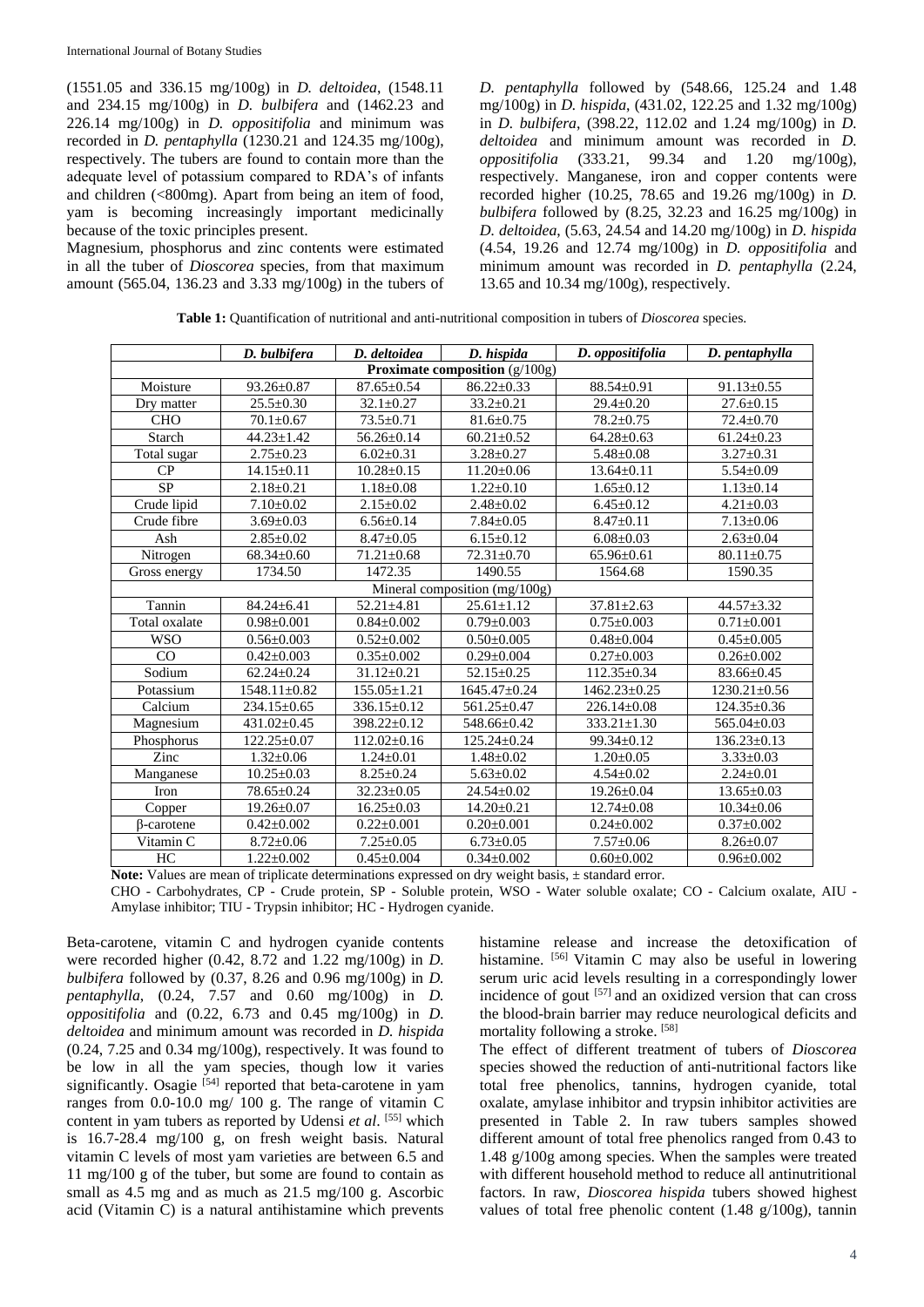$(1.75 \text{ g}/100 \text{g})$ , hydrogen cyanide  $(0.19 \text{ mg}/100 \text{g})$  and total oxalate (1.11g /100g) followed by *D. bulbifera* (1.38, 1.54, 0.16 and 0.97), *D. oppositifolia* (1.12, 0.54, 0.15 and 0.91) and *D. deltoidea* (0.86, 0.51, 0.13 and 0.66) respectively. The lowest amount was observed in *D. pentaphylla* (0.43, 0.22, 0.12 and 0.23) respectively. These raw sample antinutritional contents were gradually decreased in soaking in distilled water 12 hrs then soaking in sodium bicarbonate solution 12 hrs, cooking 30 min and autoclaving 15 min.

When compared to all the treatments the antinutritional contents were greatly reduced by autoclaving in 15 min method. Phenolic compounds inhibit the activity of digestive as well as hydrolytic enzymes such as amylase, trypsin, chymotrypsin and lipase. [59] The total free phenolics content in raw samples 1.48 mg/100g in the tubers of *Dioscorea hispida* and *D*. *pentaphylla* is lower (0.43 mg/100g) than that of the earlier studies in the tubers of *D*. *alata.* [54]

**Table 2:** Estimation of anti-nutritional activity in different treatments in *Dioscorea bulbifera, D. deltoidea, D. hispida, D*. *oppositifolia* and *D*. *pentaphylla*.

|                | <b>Samples</b> | <b>Total free phenolics</b><br>g/100g | Tannin g/100g          | Hydrogen cyanide mg/100g Total oxalate g/100g Amylase inhibitor AIU |                        |              | <b>Trypsin inhibitor</b><br>TIU |
|----------------|----------------|---------------------------------------|------------------------|---------------------------------------------------------------------|------------------------|--------------|---------------------------------|
| T1             | S <sub>1</sub> | $1.38 \pm 0.003$                      | $1.54 \pm 0.014$       | $0.16 \pm 0.001$                                                    | $0.97 \pm 0.002$       | 9.12         | 3.23                            |
|                | S <sub>2</sub> | $0.86 \pm 0.002$                      | $0.51 \pm 0.002$       | $0.13 \pm 0.002$                                                    | $0.66 \pm 0.002$       | 8.34         | 2.15                            |
|                | S <sub>3</sub> | $1.48 \pm 0.004$                      | $1.75 \pm 0.007$       | $0.19 \pm 0.002$                                                    | $1.11 \pm 0.003$       | 12.23        | 5.96                            |
|                | S <sub>4</sub> | $1.12 \pm 0.002$                      | $0.54 \pm 0.004$       | $0.15 \pm 0.006$                                                    | $0.91 \pm 0.002$       | 9.56         | 2.92                            |
|                | S <sub>5</sub> | $0.43 \pm 0.001$                      | $0.22 \pm 0.001$       | $0.12 \pm 0.003$                                                    | $0.23 \pm 0.002$       | 3.02         | 1.88                            |
| T <sub>2</sub> | S <sub>1</sub> | $1.08 \pm 0.001$ (-21)                | $1.32 \pm 0.001$ (-14) | $0.12\pm0.002$ (-25)                                                | $0.85 \pm 0.006$ (-12) | $8.64(-5)$   | $2.66(-17)$                     |
|                | S <sub>2</sub> | $0.62 \pm 0.007$ (-27)                | $0.44 \pm 0.008$ (-13) | $0.10\pm0.002$ (-23)                                                | $0.56 \pm 0.002$ (-15) | $7.23(-13)$  | $2.10(-2)$                      |
|                | S <sub>3</sub> | $1.33 \pm 0.003$ (-10)                | $1.38 \pm 0.006$ (-21) | $0.16 \pm 0.001$ (-15)                                              | $0.96 \pm 0.001$ (-13) | $11.27(-7)$  | $5.22(-12)$                     |
|                | S <sub>4</sub> | $0.92 \pm 0.005$ (-17)                | $0.47\pm0.003$ (-12)   | $0.11\pm0.001$ (-26)                                                | $0.82\pm0.003$ (-9)    | $8.54(-10)$  | $2.47(-15)$                     |
|                | S <sub>5</sub> | $0.38 \pm 0.003$ (-11)                | $0.19\pm0.002$ (-13)   | $0.08 \pm 0.001$ (-33)                                              | $0.20\pm0.002$ (-13)   | $2.71(-10)$  | $1.45(-22)$                     |
| T <sub>3</sub> | S <sub>1</sub> | $1.02 \pm 0.002$ (-26)                | $1.24 \pm 0.003$ (-19) | $0.10\pm0.001$ (-37)                                                | $0.80\pm0.006$ (-17)   | $8.02(-12)$  | $2.45(-24)$                     |
|                | S <sub>2</sub> | $0.58 \pm 0.003$ (-32)                | $0.37\pm0.001$ (-27)   | $0.08 \pm 0.001$ (-38)                                              | $0.52 \pm 0.004$ (-21) | $6.63(-20)$  | $1.95(-9)$                      |
|                | S <sub>3</sub> | $1.28 \pm 0.002$ (-13)                | $1.33 \pm 0.001$ (-24) | $0.14\pm0.001$ (-26)                                                | $0.81 \pm 0.006(-27)$  | $10.21(-16)$ | $4.73(-20)$                     |
|                | S <sub>4</sub> | $0.87 \pm 0.005$ (-22)                | $0.44 \pm 0.004$ (-18) | $0.09\pm0.001$ (-40)                                                | $0.77\pm0.004$ (-15)   | $7.23(-24)$  | $2.31(-20)$                     |
|                | S <sub>5</sub> | $0.36\pm0.002$ (-16)                  | $0.17\pm0.001$ (-22)   | $0.06\pm0.001$ (-50)                                                | $0.17\pm0.001$ (-26)   | $2.23(-26)$  | $1.12(-40)$                     |
| <b>T4</b>      | S <sub>1</sub> | $0.91 \pm 0.002$ (-34)                | $1.05 \pm 0.001$ (-31) | $0.08\pm0.002$ (-50)                                                | $0.73 \pm 0.004$ (-24) | $7.70(-15)$  | $2.21(-31)$                     |
|                | S <sub>2</sub> | $0.47 \pm 0.001$ (-45)                | $0.32 \pm 0.002$ (-37) | $0.06\pm0.001$ (-53)                                                | $0.48 \pm 0.004$ (-27) | $6.18(-25)$  | $1.65(-23)$                     |
|                | S <sub>3</sub> | $1.05 \pm 0.002$ (-29)                | $1.22 \pm 0.001$ (-30) | $0.12 \pm 0.003$ (-36)                                              | $0.77 \pm 0.003$ (-30) | $9.02(-26)$  | $3.82(-35)$                     |
|                | S <sub>4</sub> | $0.72 \pm 0.002$ (-35)                | $0.38 \pm 0.003$ (-29) | $0.07\pm0.001$ (-53)                                                | $0.62 \pm 0.002$ (-31) | $6.64(-30)$  | $2.01(-31)$                     |
|                | S <sub>5</sub> | $0.30\pm0.001$ (-30)                  | $0.14\pm0.001$ (-36)   | $0.05 \pm 0.001$ (-58)                                              | $0.15 \pm 0.002$ (-34) | $1.92(-36)$  | $0.92(-51)$                     |
| T <sub>5</sub> | S <sub>1</sub> | $0.82 \pm 0.005$ (-40)                | $0.97 \pm 0.002$ (-37) | $0.07\pm0.001$ (-56)                                                | $0.58 \pm 0.003$ (-40) | $7.22(-20)$  | $2.01(-37)$                     |
|                | S <sub>2</sub> | $0.40\pm0.002$ (-53)                  | $0.26 \pm 0.001$ (-49) | $0.04 \pm 0.001$ (-69)                                              | $0.44\pm0.002$ (-33)   | $5.61(-32)$  | $1.32(-38)$                     |
|                | S <sub>3</sub> | $0.93 \pm 0.006$ (-37)                | $1.06 \pm 0.005$ (-39) | $0.10\pm0.001$ (-47)                                                | $0.70\pm0.002$ (-36)   | $9.54(-21)$  | $3.13(-47)$                     |
|                | S <sub>4</sub> | $0.66\pm0.002$ (-41)                  | $0.33 \pm 0.001$ (-38) | $0.05 \pm 0.002$ (-73)                                              | $0.57 \pm 0.002$ (-37) | $6.42(-32)$  | $1.94(-33)$                     |
|                | S <sub>5</sub> | $0.28 \pm 0.002$ (-34)                | $0.10\pm0.001$ (-54)   | $0.03 \pm 0.001$ (-75)                                              | $0.13 \pm 0.001$ (-43) | $1.82(-39)$  | $0.67(-64)$                     |

Note: T1 **-** Raw sample; T2 - Soaking in distilled water 12 hrs; T3 - Soaking in sodium bicarbonate solution 12 hrs; T4 - Cooking 30 min; T5 - Autoclaving 15 min.

S1 - *D. bulbifera*; S2 - *D. deltoidea*; S3 - *D. hispida*; S4 - *D*. *oppositifolia*; S5 - *D*. *pentaphylla*.

Values are mean of triplicate determinations expressed on dry weight basis, ± standard error (P<0.01).

Recent researches report that the phenolic compound is the main human dietary antioxidant and has a decreased incidence of chronic diseases. A number of polyphenolic compounds are present in plants, which contribute towards the defense mechanism of plants. Although these are considered earlier as antinutritional compounds, under the present nomenclature phenols fall under the category of nutraceuticals, offering many nutritional advantages to man. [60] The decrease in the content of total free phenolics and tannins during soaking may be due to leaching out of the phenolic substances in soaking under the influence of concentration gradient. A lot of HCN (known to inhibit the respiratory chain at the cytochrome oxidase level) is lost during soaking and cooking  $[61]$  so that its content in the tubers poses no danger of toxicity. When the yam tubers were subjected to soaking, cooking for 30 min and autoclaving for 15 min significant reduction  $(P<0.05)$  has been observed in the levels of hydrogen cyanide and total oxalate.

Amylase inhibitor (AIU) and trypsin inhibitor units (TIU) were recorded maximum (12.23 and 5.96) in raw tubers of *Dioscorea hispida* followed by *D. bulbifera* (9.12 and 3.23), *D. oppositifolia* (9.56 and 2.92), and *D. deltoidea* (8.34 and 2.15), respectively. The minimum amount was observed in

*D. pentaphylla* (3.02 and 1.88) respectively. These enzymes inhibitor levels were gradually decreased in *D. hispida* with soaking in distilled water 12 hrs followed by soaking in sodium bicarbonate solution 12 hrs, cooking 30 min and autoclaving 15 min. Higher level of reduction were observed in autoclaving in 15 min method followed by cooking 30 min, soaking in sodium bicarbonate 12 hrs and lesser level of reduction recorded in soaking in distilled water for 12 hrs. Inhibitors of alpha amylases and protein digesting enzymes interfere with the digestion of starch and protein. Hence, attempt has been made to eliminate these inhibitors. Boiling for sufficient time makes the tubers soft enough and inactivates all the trypsin inhibitor. Many foods including the root crops cannot be digested in their natural state and hence requires cooking, which increases the palatability, the keeping qualities and the safety of the foods from potentially toxic substances. [62] Soaking of tubers of *Dioscorea bulbifera* and *D. hispida* in distilled water and sodium bicarbonate solution (0.02%w/v for 12 hrs.) showed only 6-10% of reduction in the level of phenolics favouring health benefits. However, excess of phenolics and tannins should be removed. Pressure cooking resulted in maximum loss of phenolics, tannins and total oxalate (P<0.01 in *D*. *oppositifolia* and *D. bulbifera* and P<0.05 in *D. alata*)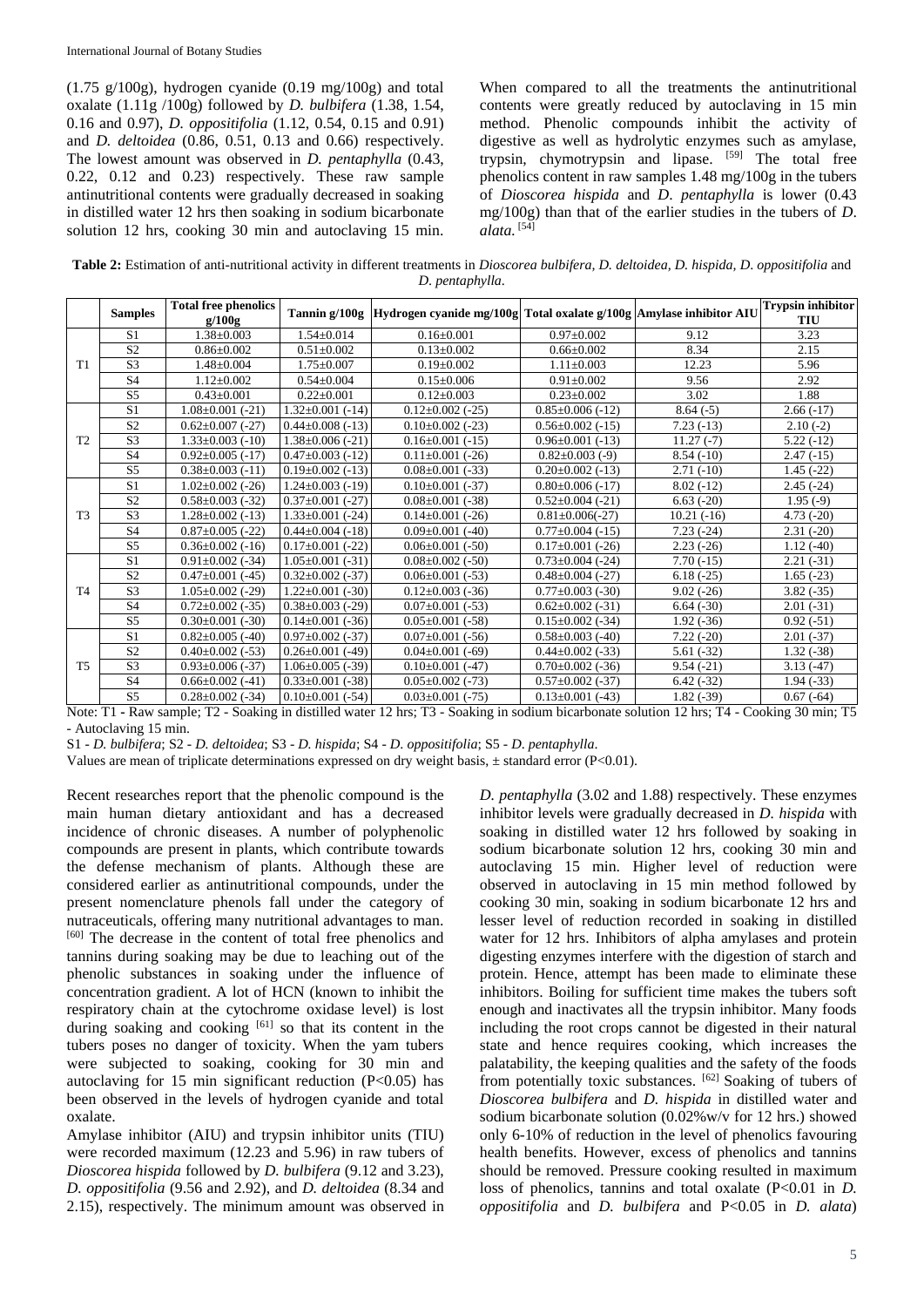followed by cooking and soaking.

## **4. Conclusion**

All the studied species of *Dioscorea* tubers have low levels of phenols, tannins, oxalates and trypsin inhibitors so can be safely used. The determination of the anti-nutritional substances was of interest because of their toxicity in tubers, negative effects on mineral bioavailability and their pharmacological effect. Based on the nutritive evaluation studies on the wild edible tubers consumed by the tribal Malayalis, it can be summarized that most of them are found to be a good source of protein, lipid, crude fibre, starch and minerals. Various processing methods showed that autoclaving seems to be the best for the removal / inactivation of anti-nutritional factors as there is significant reduction (P<0.05) in amount of antinutrients thus improving digestibility. Comparing at species level *D. hispida* was high in dry matter, carbohydrate and starch while *D. oppositifolia* were high in moisture, protein, fat, vitamin C, tannin and TIA.

## **5. Acknowledgements**

The author is greatly thankful to the Principal and Head of the Department, PG and Research Department of Botany, Government Arts College, Dharmapuri - 636705, Tamil Nadu, India for providing the laboratory facilities to carry out this research work.

## **6. References**

- 1. Ugwu FM. The potentials of roots and tubers as weaning foods. Pakistan Journal of Nutrition. 2009; 8:1701-1705.
- 2. Vidyarthi LP. Role of forest in tribal life. Tribals and Foress. Ed. SP Sinha, Bihar Tribal Welfare Research Institute, Ranchi, 1987, 323.
- 3. Getachew GA, Asfaw Z, Singh V, Woldu Z, Baidu-Forson JJ, Bhattacharya S. Dietary values of wild and semi-wild edible plants in Southern Ethiopia. African Journal of Food, Agriculture, Nutrition and Development. 2013; 13(2):121-141.
- 4. Romojaro A, Botella MA, Obon C, Pretel MT. Nutritional and antioxidant properties of wild edible plants and their use as potential ingredients in the modern diet. International Journal of Food Sciences and Nutrition. 2013; 64(8):944-952.
- 5. Yildirim E, Dursun A, Turan M. Determination of the nutrition contents of the wild plants used as vegetables in Upper Coruh Valley. Turkish Journal of Botany. 2001; 25(6):367-371.
- 6. Gupta S, Jyothi Lakshmi A, Manjunath MN, Prakash J. Analysis of nutrient and antinutrient content of underutilized green leafy vegetables. LWT-Food Science and Technology. 2005; 38(4):339-345.
- 7. Umeta M, West CE, Fufa H. Content of zinc, iron, calcium and their absorption inhibitors in foods commonly consumed in Ethiopia. Journal of Food Composition and Analysis. 2005; 18(8):803-817.
- 8. Wanasundera JPD, Ravindran G. Nutritional assessment of yam (*Dioscorea alata*) tubers. Plant Food Hum Nutr, 1994; 46:33-39.
- 9. Undie AS, Akubue PI. Pharmacological evaluation of *Dioscorea dumetorum* tuber used in traditional antidiabetic therapy. Journal of Ethnopharmacology. 1986; 15:133-144.
- 10. Kelmanson JE, Jager AK, Van SJ. Zulu medicinal plants with antibacterial activity. Journal of Ethnoparmacology, 2000; 69:241-246.
- 11. Dipak HD, Mukherjee KD Functional properties of rapeseed protein products with varying phytic acid contents. J Agric Food Chem., 1986; 34:775-780.
- 12. Coursey DG. Cassava as Food: Toxicity and Technology. In: Nestel B, and R MacIntyre, (Eds.), *Chronic Cassava Toxicity*, Ottawa, Canada, IDRC, IDRC-10e, 1973, 2736.
- 13. Hou WC, Chen HJ, Lin YH. Dioscorins from different *Dioscorea* species all exhibit both carbonic anhydrase and trypsin inhibitor activities. Botanical Bulletin of Academia Sinica. 2000; 41:191-196.
- 14. Xu GJ, Xu LS. Species systematization and quality evaluation of commonly used Chinese traditional drugs, 1997, II. Fuzhou: Fujian Science and Technology Press.
- 15. Shewry P. Tuber storage proteins. Ann Bot (Lond). 2003; 91:755-769.
- 16. Humphries EC. Mineral components and ash analysis. In: Paech K; Tracey MV (Eds.). Modern methods of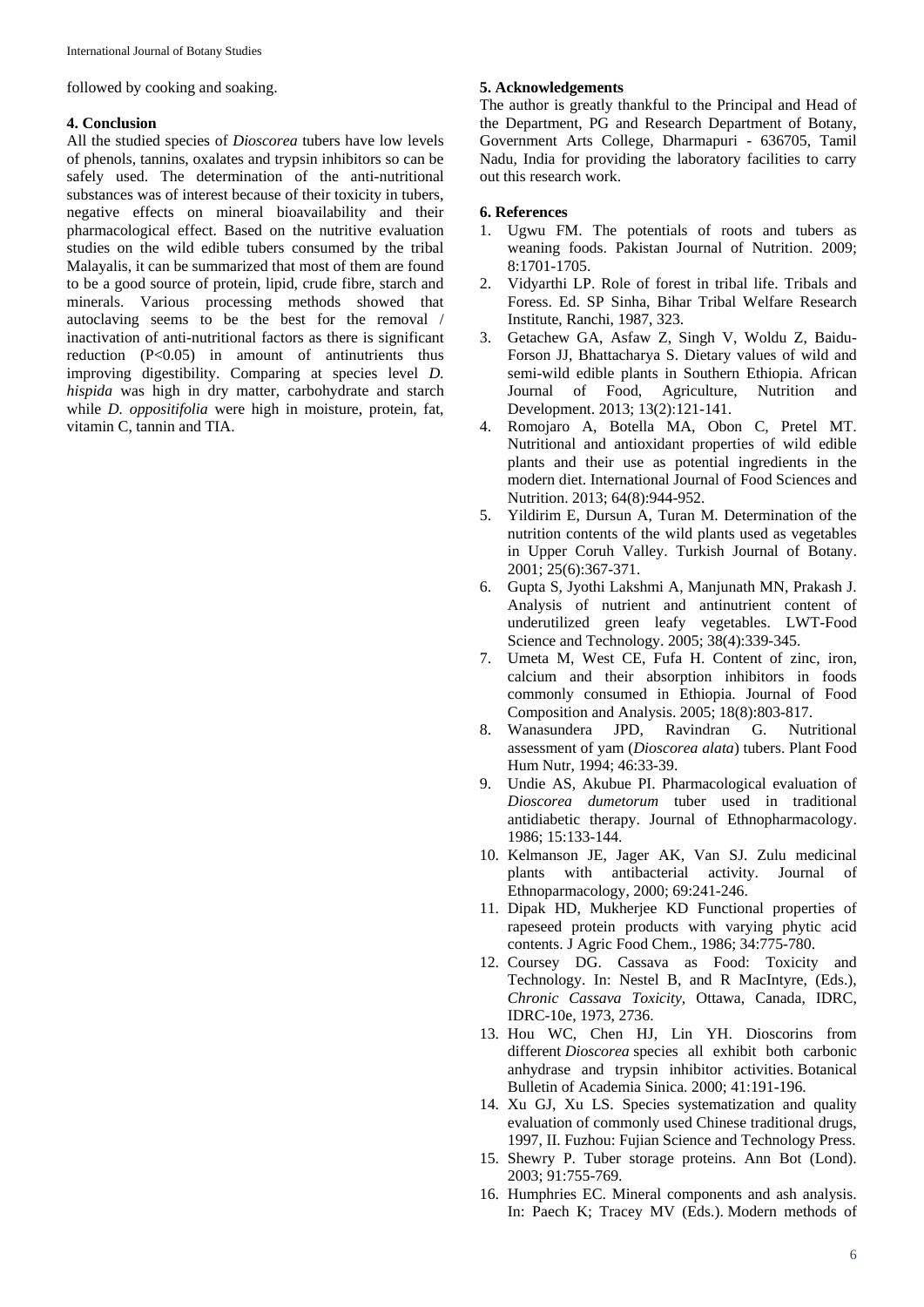plant analysis. Berlin: Springer,.1956; 1:468-502.

- 17. AOAC Association of Official Analytical Chemists. Official methods of analysis. 11. ed, 1970.
- 18. Muller HG, Tobin G. Nutrition and Food Processing. Croom Helm Ltd., London, 1980.
- 19. Issac RA, Johnson WC. Collaborative study of wet and dry ashing techniques for the elemental analysis of plant tissue by Atomic Absorption Spectrophotometer. Journal of the Association of Official Analytical Chemists. 1975; 58:436-440.
- 20. Lowry OH, Rosebrough NJ, Farr AL, Randall RJ. Protein measurement with Folin-Phenol reagent. Journal of Biological Chemistry. 1951; 193:263-275.
- 21. Moorthy SN, Padmaja G. A rapid titrimetric method for the determination of starch content of cassava tubers. Journal of Root Crops. 2002; 28:31-38.
- 22. Dickman SR, Bray RH. Colorimetric determination of Phosphate. Industrial and Engineering Chemistry, Analytical Education. 1940; 12:665-668.
- 23. Jackson ML. Cyanide in plant tissue. In: Soil Chemical Analysis. Asia Publishing House, New Delhi, India, 1967, 337.
- 24. AOAC. Official Methods of Analysis of the Association of Official Analytical Chemists. 18th Ed., Association of Official Analytical Chemists, Gaithersburg, MD, 2005.
- 25. Sasikiran K, Padmaja G. Inactivation of trypsin inhibitors in sweet potato and taro tubers during processing. Plant Foods for Human Nutrition. 2003; 58: 153-163.
- 26. Rekha MR, Padmaja G. Alpha-amylase inhibitor changes during processing of sweet potato and taro tubers. Plant Foods for Human Nutrition, 2002; 57: 285-294.
- 27. Sadasivam, Manickam. Biochemical Methods. New age International publishers. 3rd edition, 2011.
- 28. Folch J, Lees M, Sloane Stanley GHS. A simple method for the isolation and purification of total lipids from animals. J BiolChem*.* 1957; 226:497-509.
- 29. Sadasivam S, Manickam A, (Eds.) Biochemical Methods. New Age International (P). Limited. Publishers. New Delhi. India, 1996, 1-250.
- 30. AOAC. Official Methods of Analysis (14th edn.) Association of Official Analytical Chemist, Washington. DC, 1984.
- 31. Holloway WD, Argall ME, Jealous WT, Lee JA, Bradbury JH. Organic acid and calcium oxalate in tropical root crops. J Agric and Food Chem. 1989; 37:337-341.
- 32. Shajeela PS, Mohan VR, Louis JL, TresinaSoris P. Nutritional and antinutritional evaluation of wild yam (*Dioscorea* spp.). Tropical and Subtropical Agroecosystems. 2011; 14:723-730.
- 33. Kouakou DM, Dabonne S, Tagro GS, Patrice KL. Monitoring some biochemical parameters of two yam species (*Dioscorea* spp.) tubers parts during post harvest storage. Advance Journal of Food Science and Technology*.* 2010; 2(3):178-183.
- 34. Polycarp D, Afoakwa EO, Budu AS, Otoo E. Characterization of chemical composition and antinutritional factors in seven species within the Ghanaian yam (*Dioscorea*) germplasm. Int Food Res J. 2012; 19(3):985-992.
- 35. Ikediobi CO, Oti E. Some biochemical changes

associated with post-harvest storage of white yam (*Dioscorea rotundata*) tubers. Journal of the Science of Food and Agriculture. 1983; 34:1123-1129.

- 36. Oyenuga VA. Nigeria's Food and Feeding Stuffs, Ibadan University Press, Ibadan, Nigeria, 1968, 99.
- 37. Rajyalakshmi P, Geervani P. Nutritive value of the foods cultivated and consumed by the tribals of South India. Plant Foods for Human Nutrition. 1994; 46:53- 61.
- 38. FAO. Food and Agriculture organization of the United Nations: Production, Rome, Italy, 2001.
- 39. Ezeocha VC, Ojimelukwe PC. The impact of cooking on the proximate composition and anti-nutritional factors of water yam (*Dioscorea alata*). J Stored Products and Postharvest Res. 2012; 3(13):172-176.
- 40. Frank OC, Kingsley AC. Proximate Composition, Physiological Changes during Storage, and Shelf Life of Some Nigerian Varieties of Yams (*Dioscorea* spp.). Journal of Scientific Research and Reports*.* 2014; 3(4):553-562.
- 41. Osagie AU. The yam tuber in storage. Post-Harvest Research Unit, University of Benin, Nigeria. 1992; 107- 173.
- 42. Treche S. Tropical root and tuber crops as humans staple food. Conference presentee au I Congresso Latino Americano de Raizes Tropicais. 1996, 4.
- 43. Alamu E, Oladeji, Maziya D, Bussie Okonkwo, Cristian C, Asiedu R. Physicochemical and bioactive properties of selected white yam (*Dioscorea rotundata*) varieties adapted to riverine areas of Nigeria. Afr J Food Sci. 2014; 8(7):402-409.
- 44. Knoth J. Traditional storage of yams and cassava and its improvement. *Deutsche Gesellschaft für Technische Zusammenarbit (GTZ)* post-harvest project. Hamburg Germany, 1993.
- 45. Martin FW. Composition, nutritional value and toxic substances of the tropical yams. In Tropical Foods: Chemistry and Nutrition. 1979; 1:249-264.
- 46. Mandal RC. Yams: Chemical Composition. In: Tropical Root and Tuber Crops. Agrobios (India), 2006, 326- 327.
- 47. Ezeocha VC, Ojimelukwe PC. The impact of cooking on the proximate composition and anti-nutritional factors of water yam (*Dioscorea alata*). J Stored Products and Postharvest Res.*,* 2012; 3(13):172-176.
- 48. Shanthakumari S, Mohan VR, Britto J. Nutritional evaluation and elimination of toxic principles in wild yam (*Dioscorea* spp.). Tropical and Subtropical Agroecosystems*.* 2008; 8(3):319-325.
- 49. Liener IE. Miscellaneous toxic factor: In Toxic Constituents of Plant Food stuff(Ed), Academic press, London, 1980, 430-469.
- 50. Sasikaran K, Padmaja G, Easwari Amma CS, Sheela MN. Trypsin and Chymotrypsin inhibitor activities of sweet potato and yam tubers. Journal of Root Crops. 1999; 25:195-199.
- 51. Kolodziej H, Kiderlen AF. Antileishmanial activity and immune modulatory effects of tannins and related compounds on Leishmania parasitized RAW 264.7 cells. Phytochemistry. 2005; 66:205671.
- 52. Archana A, Bele Varsha, M Jadhav Kadam. Potential of Tannins: A review. Journal of Plant Sci. 2010; 9:209- 214.
- 53. Jumbunathan R, Singh U. Grain quality of pigeon pea.